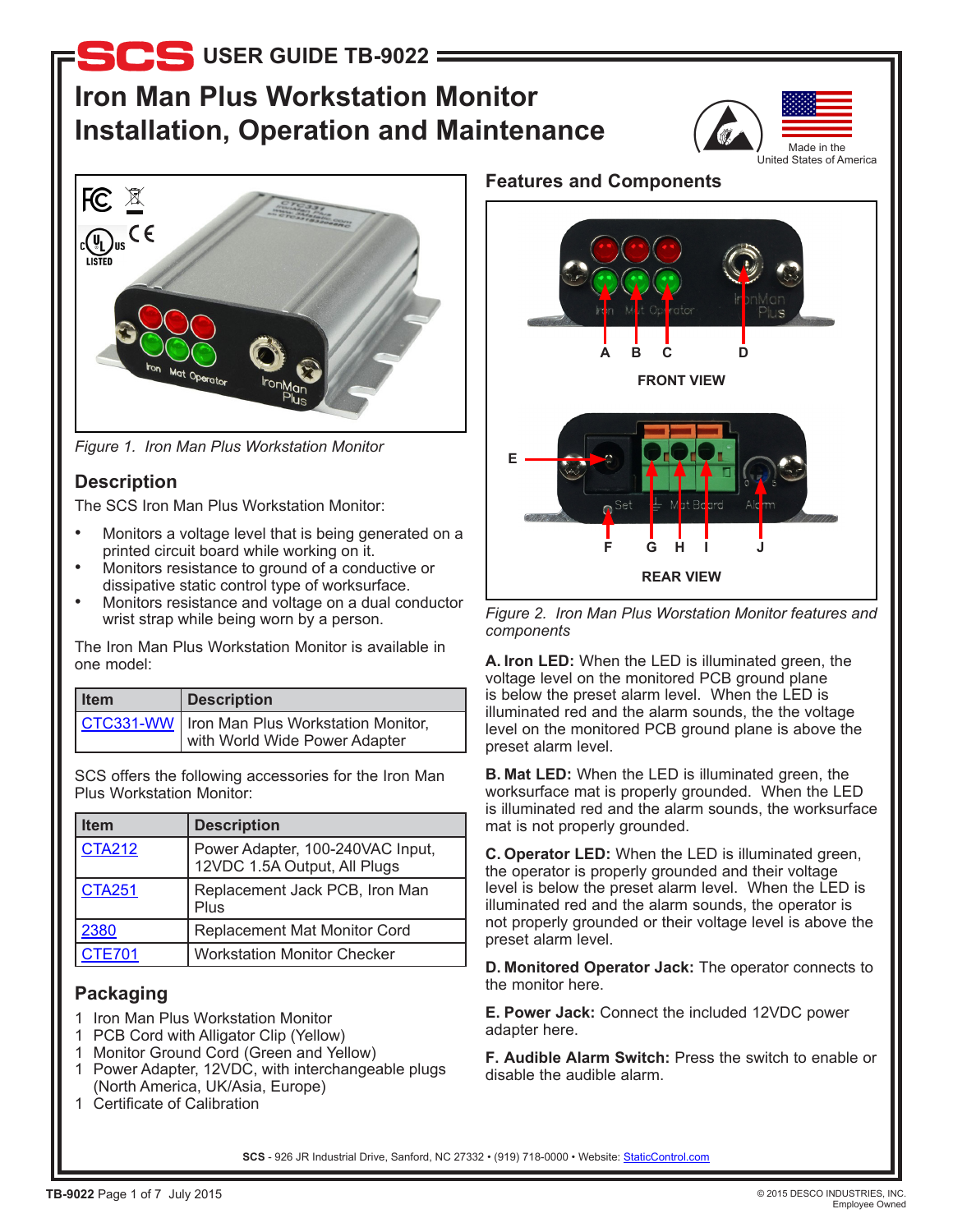**G.Ground Terminal:** Common ground point for the monitor.

**H. Monitored Mat Terminal:** Monitors a worksurface mat for proper dissipative resistance and static charges.

**I. Monitored Board Terminal:** Monitors the voltage level on a PCB ground plane.

**J. Voltage Alarm Adjustment:** Turn the trimpot clockwise to increase the voltage alarm threshold. Turn the trimpot counter-clockwise to decrease the voltage alarm threshold.

# **Installation**

### **Placement**

Set the Iron Man Plus Workstation Monitor in a clearly visible, convenient location where it does not interfere with normal work.

### **Connecting Reference Ground**

Prepare an 18 AWG wire. Strip off the wire insulation approximately 8mm (1/3" in) at each end of the wire. Twist the stranded wire on each end. In order to attach the wire to the Iron Man Plus Workstation Monitor, insert a small blade screwdriver into the orange slot above the reference ground connector. Gently push inward and insert the stripped wire fully into the hole in the green connector. Release the screwdriver to allow the wire to catch. Attach the other end of the reference ground wire to a known-good-ground in the area.

### **Connecting Mat Worksurface**

Prepare an 18 AWG wire. Strip off the wire insulation approximately 8mm (1/3" in) at each end of the wire. Twist the stranded wire on each end. In order to attach the wire to the Iron Man Plus Workstation Monitor, insert a small blade screwdriver into the orange slot above the Mat connector. Gently push inward and insert the stripped wire fully into the hole in the green connector. Release the screwdriver to allow the wire to catch. Use the suppliers recommended method to connect the mat worksurface to the other end of the wire.

### **Connecting Cable to Board Under Test**

Attach the provided cable with alligator clip to the back of the Iron Man Plus Workstation Monitor. In order to attach the wire to the Iron Man, insert a small blade screwdriver into the orange slot above the Board connector. Gently push inward and insert the stripped wire fully into the hole in the green connector. Release the screwdriver to allow the wire to catch. Attach the other end of the cable to the targeted PCB using the alligator clip.

### **Connecting Power**

Plug the power adapter into a power outlet, and plug the cord into the Iron Man Plus Workstation Monitor.

### **Mounting**

Determine the mounting location of the Iron Man Plus Workstation Monitor. Mount the unit using one of the following recommended methods:

- Screws
- Dual Lock Fastener

# **Enabling and Disabling Monitoring of Worksurface**

Follow the procedure below to disable the monitoring of the worksurface mat. No jumpers or shunts are required.

- Unplug the DC input from the device.
- Remove or do not insert any wire in the Mat connector.
- Using a thin pin, such as a paper clip, press and hold the Setup button.
- While the button is pressed, plug in the DC input and then release the Setup button.
- Wait for about 30 seconds until the unit recognizes the absence of a mat. The unit will beep and the Mat LED will be off.
- To re-enable mat monitoring, follow the same procedure except connect the mat to the Mat input in step 2.

### **Selecting Lo or Hi Alarm Level**

Follow the procedure below to change the sensitivity range for overvoltage monitoring. The user should be grounded by wearing a wrist strap grounding system before disassembling the Iron Man Plus monitor.

- Remove the two screws using Philips screwdriver #1 from the front plate.
- Slide the internal board assembly out.
- Locate Hi Lo 3-pin header connector on the main board.
- To select the Lo setting, position the shunt between the center pin and the Lo pin.
- For the Hi setting, position the shunt between the center pin and the Hi pin.
- Slide the printed circuit board back into the housing and replace front cover screws.



*Figure 3. Locating the Hi - Lo 3-pin header*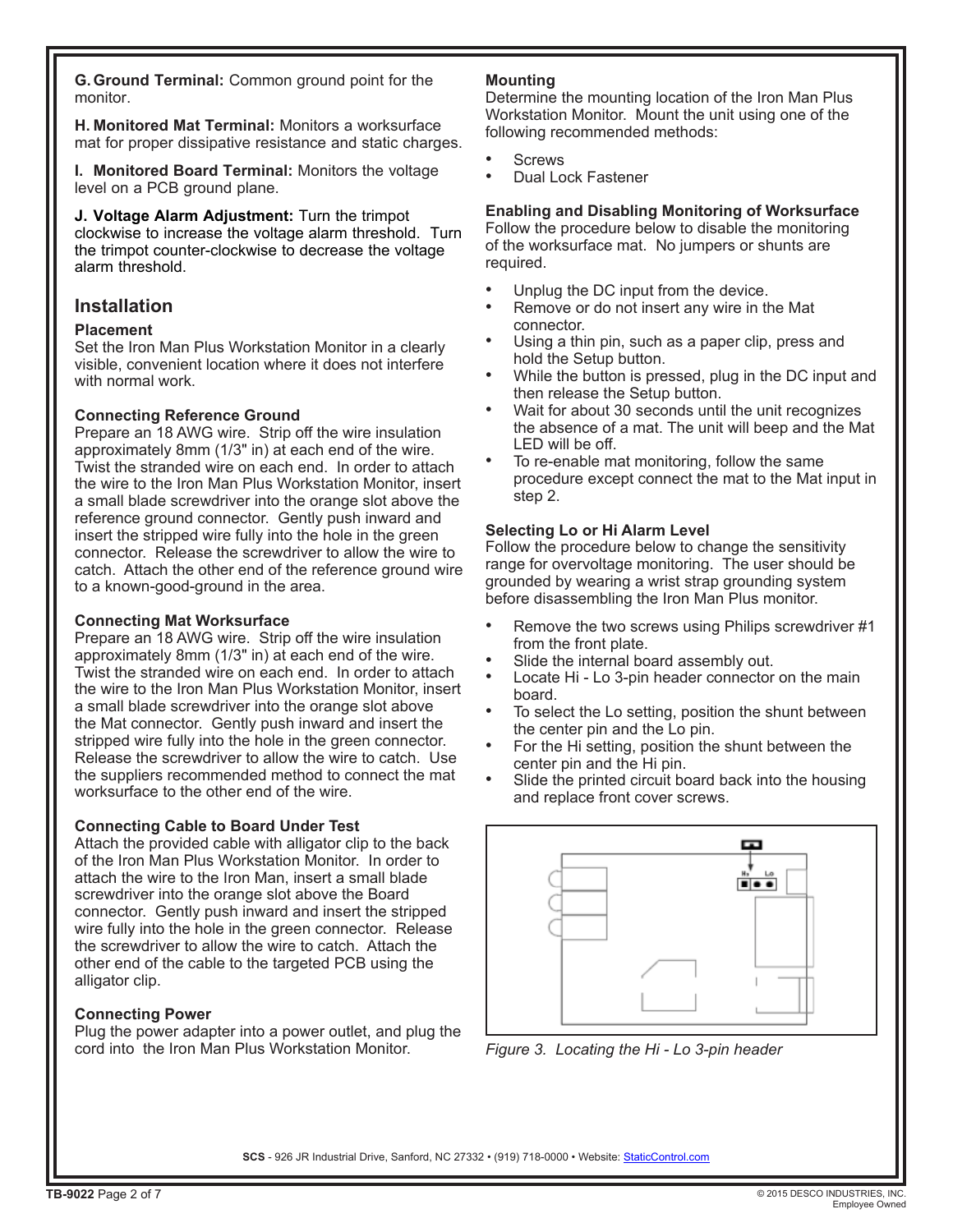### **Adjustment of Voltage Alarm Level**

Follow the procedure below to adjust the voltage alarm level of the Iron Man Plus Workstation Monitor.

- A DC Variable Power Supply with output of 0 to 50V Range is required
- Adjust DC power supply output to 0 initially.
- Plug in AC/DC adapter and power the Iron Man Plus Workstation Monitor.
- Turn the monitor voltage Threshold Adjust fully clockwise using a small screwdriver.
- Connect the monitor ground wire to the Common output of the DC power supply.
- Connect the monitor Board wire to the V output of the DC power supply.
- Turn on the DC power supply and set the output to the required alarm level.
- Slowly turn the monitor alarm potentiometer counterclockwise until the audible alarm and red LED activates.
- Plug in power and resume to normal operation.

# **Operation**

The SCS Iron Man Plus Workstation Monitor can be used at most workstations with manual assembly and testing activity. It has the following three functions:

- Overvoltage monitor
- Mat monitor
- Wrist strap monitor

The unit uses green and red LED visual indicators and an audible alarm.

### **Printed Circuit Board Overvoltage Monitor**

The Iron Man Plus Workstation Monitor continuously monitors the voltage level between ground and a printed circuit board (PCB) while in contact with the ground plane, any grounded part of the PCB or of the product in process. The Iron Man Plus Monitor uses a potentiometer located at the back of the unit which allows adjustment of the voltage alarm level.

When a soldering iron, tweezers, or other type of tool touches the grounded pad of a board, the Iron Man Plus Monitor will alarm if overvoltage was introduced onto the PCB. If a soldering iron is not grounded properly, the components on a PCB can be subjected to an overvoltage that can cause component damage. When the voltage (AC or DC) on the PCB exceeds the preset level, the alarm and red LED activate. If the operator is not grounded and holding a tweezers to touch a PCB, the tweezers may also induce a damaging discharge.

Overvoltage conditions generate an electrostatic overstress (EOS) or electrostatic discharge (ESD) event. To prevent this, 1) conductive objects, tools, and personnel need to be grounded properly, 2) nonconductive objects must be neutralized by ionization and remain in a neutral state, and 3) surface materials must dissipative and connected to ground.

### **Worksurface Ground Resistance Monitor**

The Iron Man Plus Workstation Monitor continuously monitors the resistance between ground and the ESD worksurface. The dissipative worksurface must be grounded using the recommended means. The Iron Man Plus Workstation Monitor does not ground dissipative surfaces; it only monitors proper grounding of such surfaces. If the resistance of the conductive path from such dissipative surface to ground exceeds the threshold, the alarm will activate. There is a slight delay in time before the alarm activates.

### **Voltage on Person Wrist Strap Monitor**

The Iron Man Plus Workstation Monitor continuously monitors the voltage on a person through the dual conductor wrist strap. The loop resistance is monitored, which includes the resistance of the operator's wrist between the two halves of the wrist band.

#### **Overvoltage Alarm Level**

The alarm level can be adjusted for low or high ranges. This setting is selected by moving an internal jumper socket inside the unit. The Iron Man Plus Workstation Monitor will respond to either a positive or negative voltage. If the voltage is higher than the pre-set level, a visual red LED and audible alarm are activated. The alarm will be on for at least 1 second. If the voltage level is below the preset alarm level, a green LED lamp remains on. A wire must be attached from the Iron Man Plus monitor to a ground plane of PCB or a fixture to complete the monitoring system.

### **PERFORMANCE**

#### **Worksurface Ground Resistance Monitor**

The alarm level is factory programmed. When the alarm is activated, the red LED indicates that the ground path resistance for the worksurface has either increased beyond preset level or is disconnected.

#### **Person Voltage and Resistance Monitor**

The alarm level is monitored when a person is wearing a dual conductor wrist strap and plugged into the front jack. The Iron Man Plus Workstation Monitor will respond to either a positive or negative voltage. There is a short hold on the body voltage alarm so that it is not missed. The alarm is also activated when the wrist strap is worn too loosely and the loop resistance level is exceeded.

### **Enabling and Disabling Audible Alarm**

The audible alarm can be enabled or disabled by momentarily pressing a recessed miniature push-button set switch located on the back of the unit. Use of a small wire form allows activation of the switch.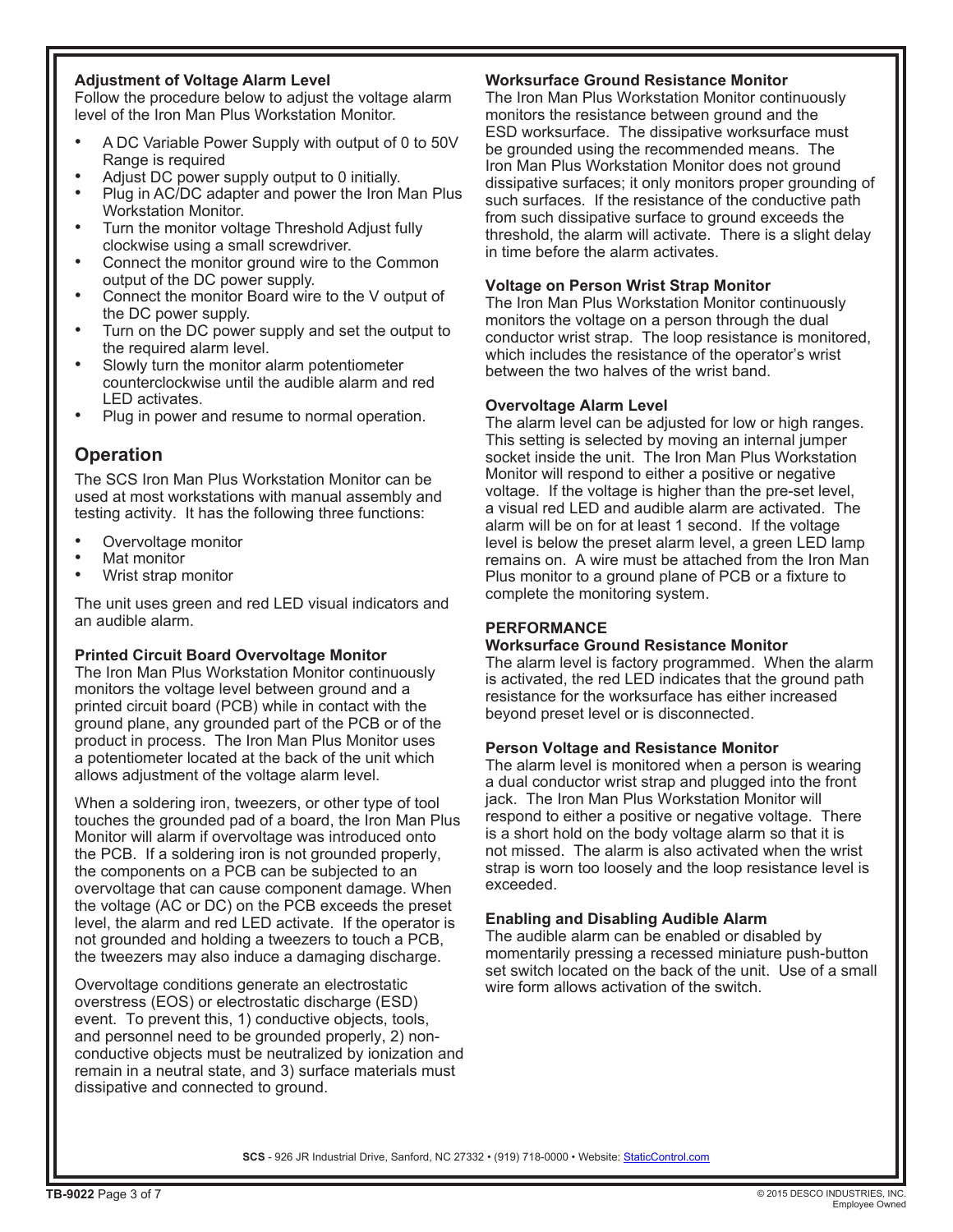# **Verification Procedures**

The Iron Man Plus Workstation Monitor is calibrated to standards traceable to NIST. Frequency of recalibratrion should be based on the critical nature of those ESD sensitive items handled and the risk of failure for the ESD protective equipment and materials. In general, we recommend that calibration be performed annually.

Use the SCS [CTE701](http://staticcontrol.descoindustries.com/SCSCatalog/Monitors/Dual-Wire-Workstation-Monitors/CTE701/) Workstation Monitor Checker to perform periodic testing (once every 6-12 months) of the Iron Man Plus Workstation Monitor. The Workstation Monitor Checker can be used on the shop floor within a few minutes virtually eliminating downtime, verifying that the monitor is operating within tolerances.



*Figure 4. SCS CTE701 Workstation Monitor Checker*

### **Verification of Worksurface Monitoring**

- 1. Disconnect the wire connected to Mat.
- 2. Connect the ground input of the checker to the ground connector of the SCS Iron Man Plus Workstation Monitor. Set the checker to a proper Soft Ground alarm level (see the Workstation Monitor Checker User Guide).
- 3. Connect the red wire tip of the checker to the Mat terminal. The red LED of Mat should remain on.
- 4. Press the Soft Ground button on the checker. The green LED of Mat should turn on.

### **Verification of Wrist Strap Monitoring**

- 1. Connect the 3.5 mm test cable to both the checker and to the operator jack of the monitor. At this point the monitor should indicate failure.
- 2. Press the wrist strap button on the Checker. The monitor should show a green LED on.
- 3. While pressing the wrist strap button, press body voltage "high." The monitor should show a green LED on, and a blinking red LED.
- 4. If all conditions are met, the monitor is operating normally. Reconnect all wires and power to resume operations.

# **Replacing the Wrist Strap Input Jack**

If the wrist strap input jack begins to show wear and tear damage, it can be replaced using the following procedure.

- 1. Unplug the power adapter.
- 2. The jack can be accessed from the front of the unit. Remove the collar nut on the input jack.
- 3. Unscrew the two phillips head screws and remove the front cover.
- 4. Pull the two PCB's towards the front.
- 5. Pull and lift up the smaller PCB with the input jack. Replace with the PCB with the SCS [CTA251](http://staticcontrol.descoindustries.com/SCSCatalog/Monitors/Monitor-Accessories/CTA251/) Replacement Wrist Strap Jack.
- 6. Push the 2 PCB back through its slotted guide.
- 7. Place the front cover back and secure with the two phillips head screws.
- 8. Secure the collar nut onto the input jack.
- 9. Plug in power and resume to normal operation.



*Figure 4. SCS CTA251 Replacement Wrist Strap Jack*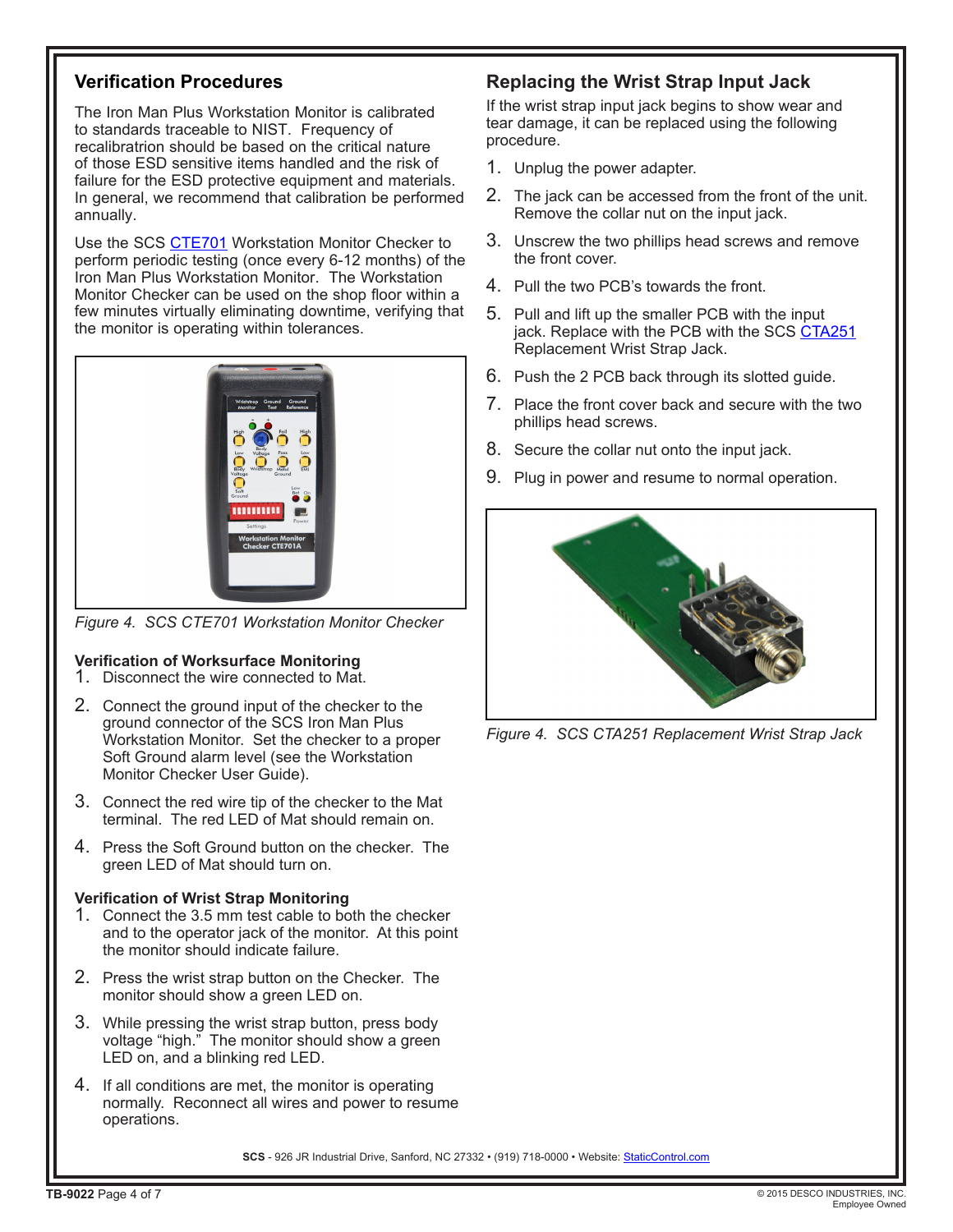## **Specifications**

| <b>AC/DC Adapter</b>                         | Universal: 100-240VAC, 0.5A,<br>$\sim$ 50/60Hz          |  |  |  |
|----------------------------------------------|---------------------------------------------------------|--|--|--|
| <b>Overvoltage Alarm</b>                     |                                                         |  |  |  |
| Alarm Threshold<br>Ranges                    | 0 to ±5V (default set point);<br>0 to ±50V typical      |  |  |  |
| Threshold<br>Adjustment                      | Potentiometer                                           |  |  |  |
| <b>Threshold Range</b>                       | Range selected by jumper                                |  |  |  |
| <b>Operator Grounding</b>                    |                                                         |  |  |  |
| <b>Wrist Strap</b>                           | Dual, 3.0mm plug                                        |  |  |  |
| Number of Wrist<br>Straps monitored          | 1                                                       |  |  |  |
| <b>Body Resistance</b><br><b>Alarm Level</b> | 10 megohms typical                                      |  |  |  |
| Body Voltage Alarm<br>Level                  | ±2.5V typical (default)                                 |  |  |  |
| <b>Mat</b>                                   |                                                         |  |  |  |
| <b>Monitoring Mat</b><br>grounding           | Yes                                                     |  |  |  |
| <b>Alarm</b>                                 |                                                         |  |  |  |
| Visual                                       | LED                                                     |  |  |  |
| Audio                                        | <b>Buzzer</b>                                           |  |  |  |
| <b>General</b>                               |                                                         |  |  |  |
| Dimensions (approx)                          | 0.85" H x 2.4" W x 2.6" L<br>22mm x H x 61mm W x 66mm L |  |  |  |

# **Safety Information**

### **Intended Use**

- The Iron Man Plus Workstation Monitor:
- Monitors a voltage level that is being generated on a printed circuit board while working on it.
- Monitors resistance to ground of a conductive or dissipative static control type of worksurface.
- Monitors resistance and voltage on a dual conductor wrist strap while being worn by a person.

The monitor operates with the SCS [CTA212](http://staticcontrol.descoindustries.com/SCSCatalog/Monitors/Monitor-Accessories/CTA212) power adapter.

### **Warning**

To reduce the risks associated with hazardous voltage and fire:

- Do not use the power supply if damaged. Do not modify or attempt to service the power supply. Contact SCS authorized service center for replacement.
- Replace power supply if damaged using only SCS supplied parts.
- Do not use the Iron Man Plus Workstation Monitor or their power supply outdoors or wet/humid environments.
- Do not use the Iron Man Plus Workstation Monitor or their power supply outside of the operating conditions listed in this user guide.
- Use only a dry cloth when cleaning.

To reduce the risks associated with hazardous voltage:

- Always power down the device prior to servicing the monitor.
- Use only the power supply provided by SCS and specified for the country of use.
- Before installing the Iron Man Plus Workstation Monitor for use with any equipment, make sure that the Iron Man Plus Workstation Monitor is properly grounded.
- Before connecting any equipment to it, make sure that the equipment itself is properly grounded. Iron Man Plus Workstation Monitor only monitor proper connection to ground. Do not ground equipment through the Iron Man Plus Workstation Monitor.
- Do not position the Iron Man Plus Workstation Monitor where unplugging the power supply is difficult.
- Always locate the power source (socket or outlet) near the equipment. The power supply plug serves as the disconnect device.

To reduce the risks associated with medical device malfunction:

Persons with heart pacemaker devices should never use this monitor.

### **Caution**

To reduce the risks associated with environmental contamination:

Dispose of monitor and power supply in accordance with all applicable local and government regulations.

### **Notice**

To reduce the risk of damage to components or assemblies being handled:

- The Iron Man Plus Workstation Monitor must be checked periodically to verify each test mode is functioning correctly.
- Ensure proper operation of the Iron Man Plus Workstation Monitor by performing operational verification test as required.
- Always properly ground your tools and dissipative surfaces to known good ground before connecting the Iron Man Plus Workstation Monitor.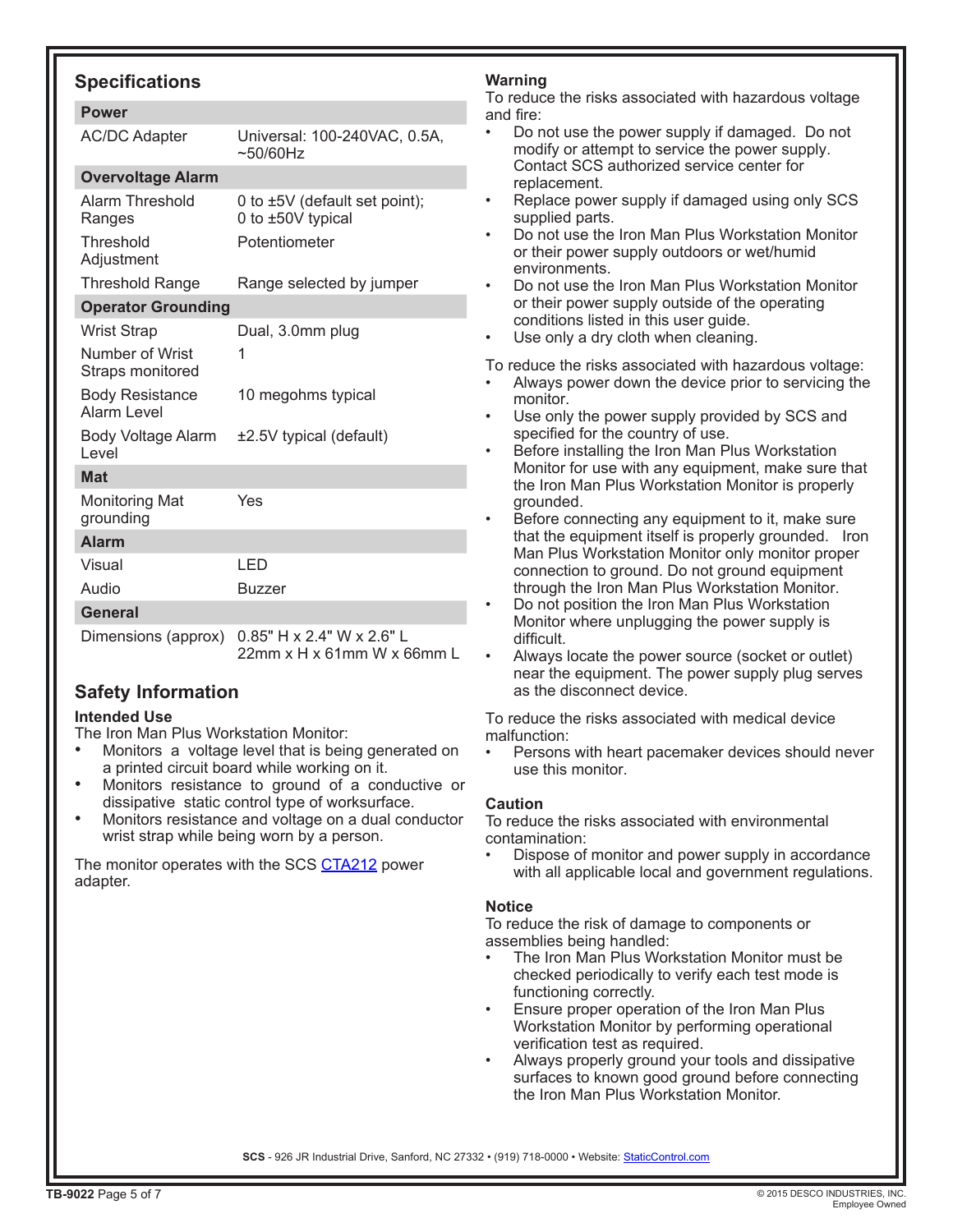## **Environmental Conditions**

This equipment has been tested and found to be safe to operate within these environmental conditions. This is not a warranty of equipment performance within these conditions.

- Indoor use only
- Ingress Protection: IPX0
- Altitude: Up to 2,000m
- Mains supply voltage fluctuations up to  $\pm 10\%$  of the nominal voltage.
- Transient overvoltage up to the levels of overvoltage category III.
- Temporary overvoltage occurring on mains supply.
- Pollution degree 2.
- Temperature: Maximum 110ºF / 43ºC Minimum 50ºF / 10ºC
- Humidity: Maximum relative humidity 80% for temperatures up to 31ºC decreasing linearly to 50% relative humidity at 40ºC.

### **Regulatory Information**

#### **China RoHS**

#### **Electronic Industry Standard of the People's Republic of China, SJ T11363-2006, Requirements for Concentration Limits for Certain Hazardous Substances in Electronic Information Products**

This symbol, per Marking for the Control of Pollution Caused by Electronic Information Products, SJ/ T11364-2006, means that the product or part does contain a substance, as detailed in the chart below, in excess of the following maximum concentration values in any homogeneous material: (a) 0.1% (by weight) for lead, mercury, hexavalent chromium, polybrominated biphenyls or polybrominated diphenyl ethers; or (b) 0.01% (by weight) for cadmium. Unless otherwise stated by SCS in writing, this information represents SCS best knowledge and belief based upon information provided by third party suppliers to SCS.



| Part or Component Name         | Hazardous Substances or Elements |         |         |        |          |          |  |
|--------------------------------|----------------------------------|---------|---------|--------|----------|----------|--|
|                                | (Pb)                             | (Hg)    | (Cd)    | (CrVI) | (PBB)    | (PBDE)   |  |
| Termination in capacitor 0603  | X                                | O       | O       | O      | Ο        | O        |  |
| Solder in diode                | X                                | O       | O       | O      | O        | O        |  |
| Finish in diode                | X                                | O       | $\circ$ | O      | O        | O        |  |
| Terminations in PCBs           | X                                | O       | O       | O      | O        | O        |  |
| Terminations in resistors 0603 | X                                | O       | O       | O      | O        | O        |  |
| Plating in resistors 0603      | X                                | O       | O       | O      | $\Omega$ | O        |  |
| Resistor ink in potentiometer  | X                                | O       | O       | O      | O        | $\circ$  |  |
| Solder in instrument           | X                                | $\circ$ | O       | O      | O        | O        |  |
| Solder in IC                   | X                                | O       | O       | O      | O        | O        |  |
| Solder in buzzer               | X                                | O       | O       | O      | O        | O        |  |
| Audio jack                     | X                                | O       | O       | O      | $\Omega$ | $\Omega$ |  |

O: Indicates that this hazardous substance contained in all of the homogeneous materials for this part is below the limit requirement in the SJ/T11363-2006.

X: Indicates that this hazardous substance contained in at least one of the homogeneous materials used for this part is above the limit requirement in the SJ/T11363-2006.